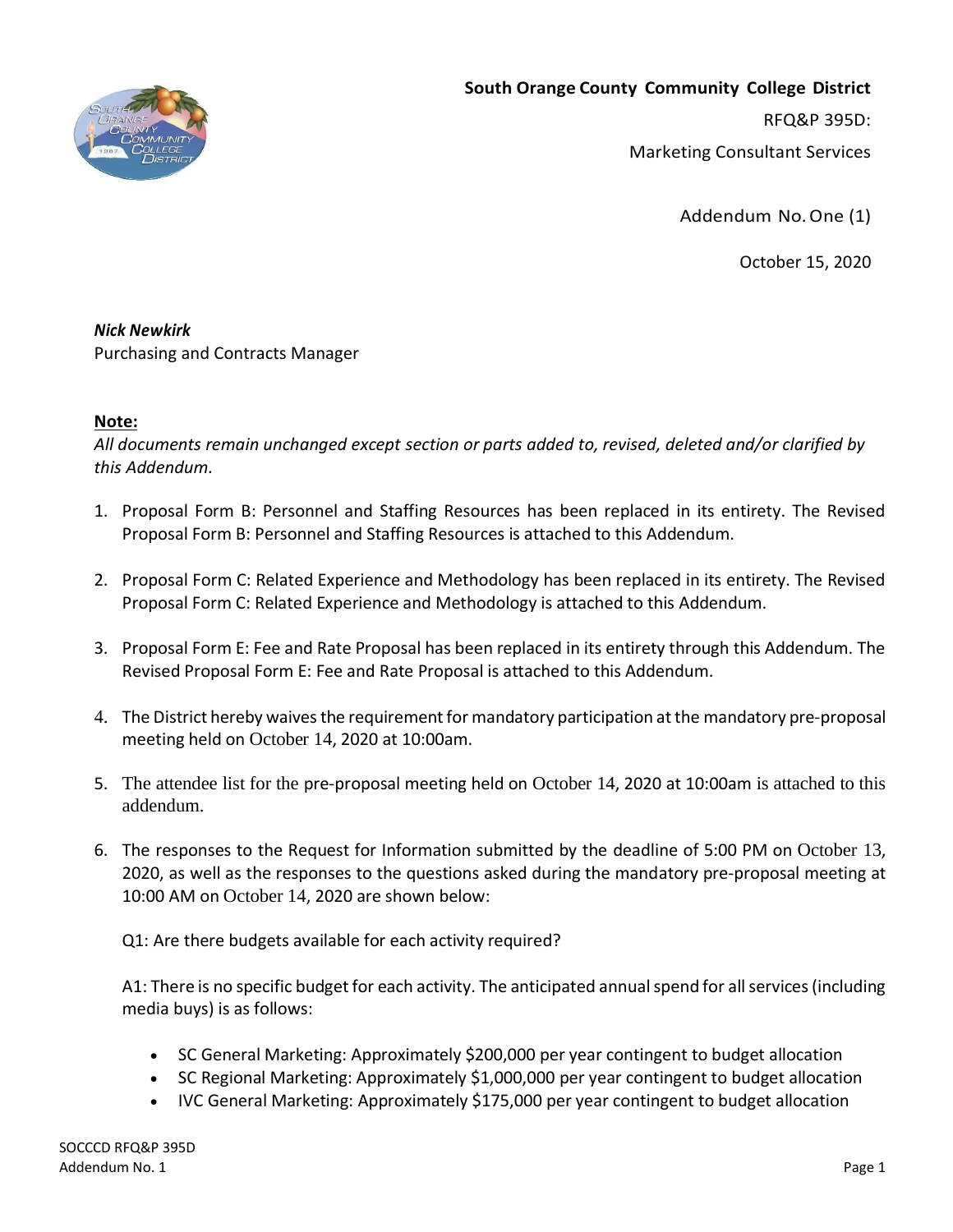Q2: Is there an incumbent(s) for the projects delineated in this RFQ&P?

A2: There is no specific incumbent for the general marketing services for Saddleback College and Irvine Valley College. The incumbent for the regional marketing campaign services is Interact Communications, Inc., which was awarded a 3 year agreement.

Q3: If there is an incumbent, who is it?

A3: See A2.

Q4: Is the sample professional service agreement only to showcase the expectations of the winning bidder(s) or does it need to be completed and submitted in our response?

A4: Firms shall only notate changed/exceptions to the Sample Agreement pursuant to the instructions highlighted and identified in Appendix D.

Q5: If the Professional Service Agreement only needs to be acknowledged, does Section 4 "Payment," where hourly labor is broken out, need to be included in our response?

A5: The hourly rates shall only be provided as part of Proposal Form D.

Q6: Are these labor-only based projects, based on hourly work?

A6: The District intends to award a Master Agreement to a pool of qualified firms. The Master Agreement shall establish the hourly rates for the project professionals typically engaged in providing the services contemplated in this RFQ&P. Assignment of Work Orders for each specific project may be by the issuance of a request for proposals sent only to the pool of qualified firms detailing the scope of services. The District at its discretion, upon evaluation of proposals will assign the Work Order to the firm providing the best approach/fit to the project identified in that work order with competitive pricing (based on the hourly rates identified in the Master Agreement) being a factor.

Q7: Who is responsible for payment with any media or other expenses needed to complete the work?

A7: Media buying is a scope of services requirement for this RFQ&P. Firms shall be required to purchase Media along with other associated services/expenses and pass-through such costs to the District with reasonable markups. Firms shall provide their fixed 3rd party media buying markup percentage as part of the Revised Proposal Form D that will be provided via an Addendum.

Q8: Is The District looking for subject-matter experts for each project or would you prefer to hire one agency that has expertise and experience in all of it?

A8: The District intends to award contracts to a pool of qualified firms. This pool will be a combination of firms that may be unique and specialized in their service offering along with qualified firms that may be able to provide the full gamut of services. Based on the proposal received, the District reserves the option to create qualified pools within each specialized service segment. However, should the District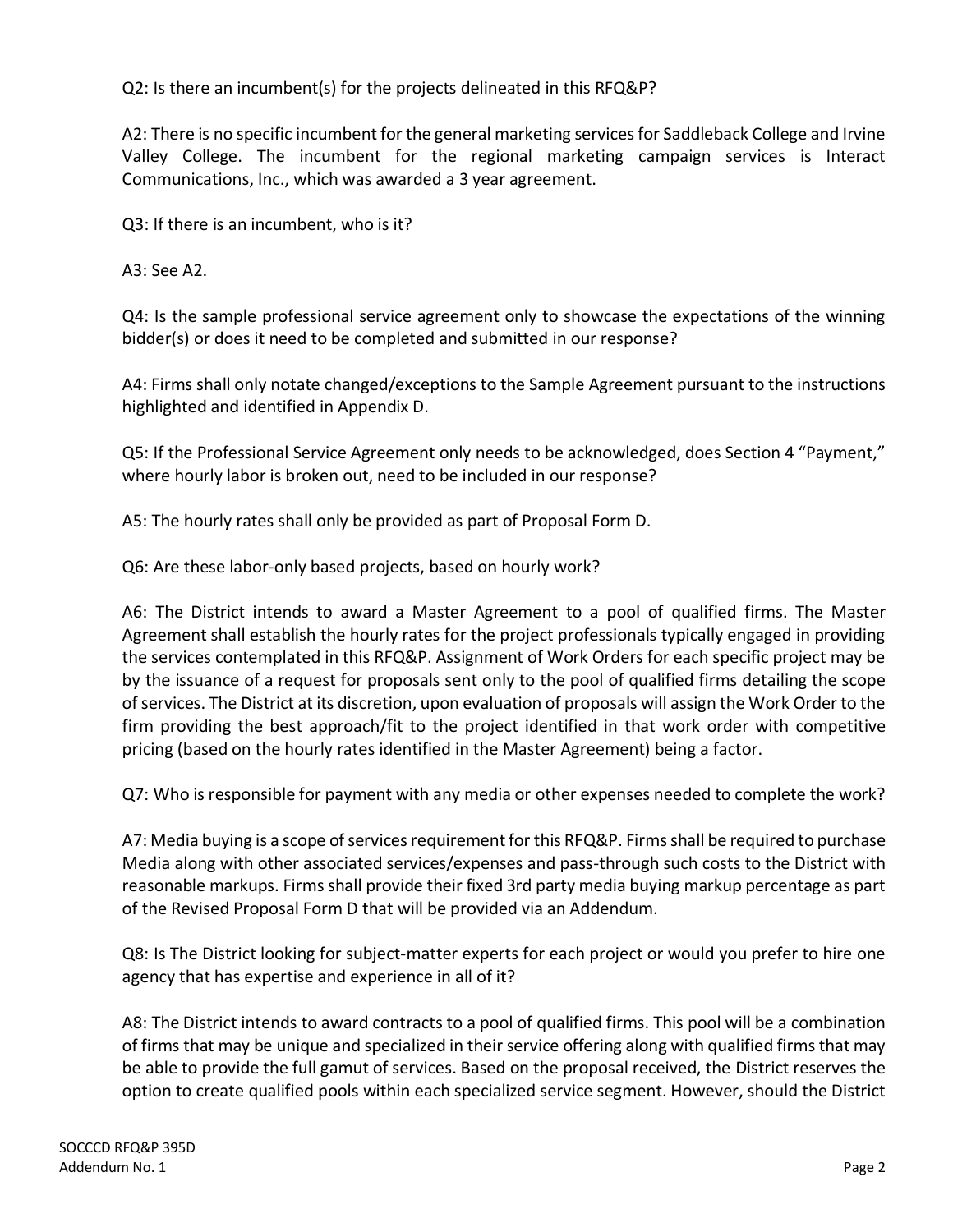receive proposals and deem only a single firm to be most responsive and the best fit, the District reserves the right to award a contract to only one firm.

Q9: Is it the District's intent to contract with individual subject-matter experts or multiple full-service agencies?

A9: See A8.

Q10: How many agencies does the District plan on contracting with?

A10: The District does not have a specific number of firms that it is looking to contract with. See A8 for additional information.

Q11: Is a digital signature acceptable for the cover letter and other pages requiring a signature?

A11: Yes.

Q12: For Proposal Form D, the hourly cost for each media service, is this solely for the cost of building out and placing the campaigns? Does the district and/or region have an amount it has earmarked for each type of media buy?

A12: See A1 and A6.

Q13: For Proposal Form G, is there a minimum and maximum number of references that should be included?

A13: Firms shall submit a minimum of five references within the last five years. References of higher education and community college clients are highly desirable, but not absolutely required. There is no maximum number of references. Firms that have experience with four-year higher education and community college districts shall submit all such references within the last five years.

Q14: For Proposal Form E, the services requested by the district do not include any products, only light website development. Numbers 7, 8, 9 and 10 do not seem relevant to this RFP. Considering that the Scope of Work does not call for product development, could you advise on how these are relevant so that we may adequately prepare our response?

A14: Based on the services proposed, firms may choose to respond "Not Applicable" to the relevant questions within Proposal Form E. Since Web Management and Updates to existing the Regional Marketing Website [\(www.futurebuilt.org](http://www.futurebuilt.org/)) for Saddleback College's regional marketing campaign services are required as part of the services identified in the scope of this RFQ&P, Proposal Form E is required to ensure IT accessibility compliance.

Q15: For Proposal Form E, this RFP does not call for any web development work, however question #1 and #2 relate directly to those initiatives. What would the district like to see in response to these questions as it relates to the work proposed in this RFQ&P?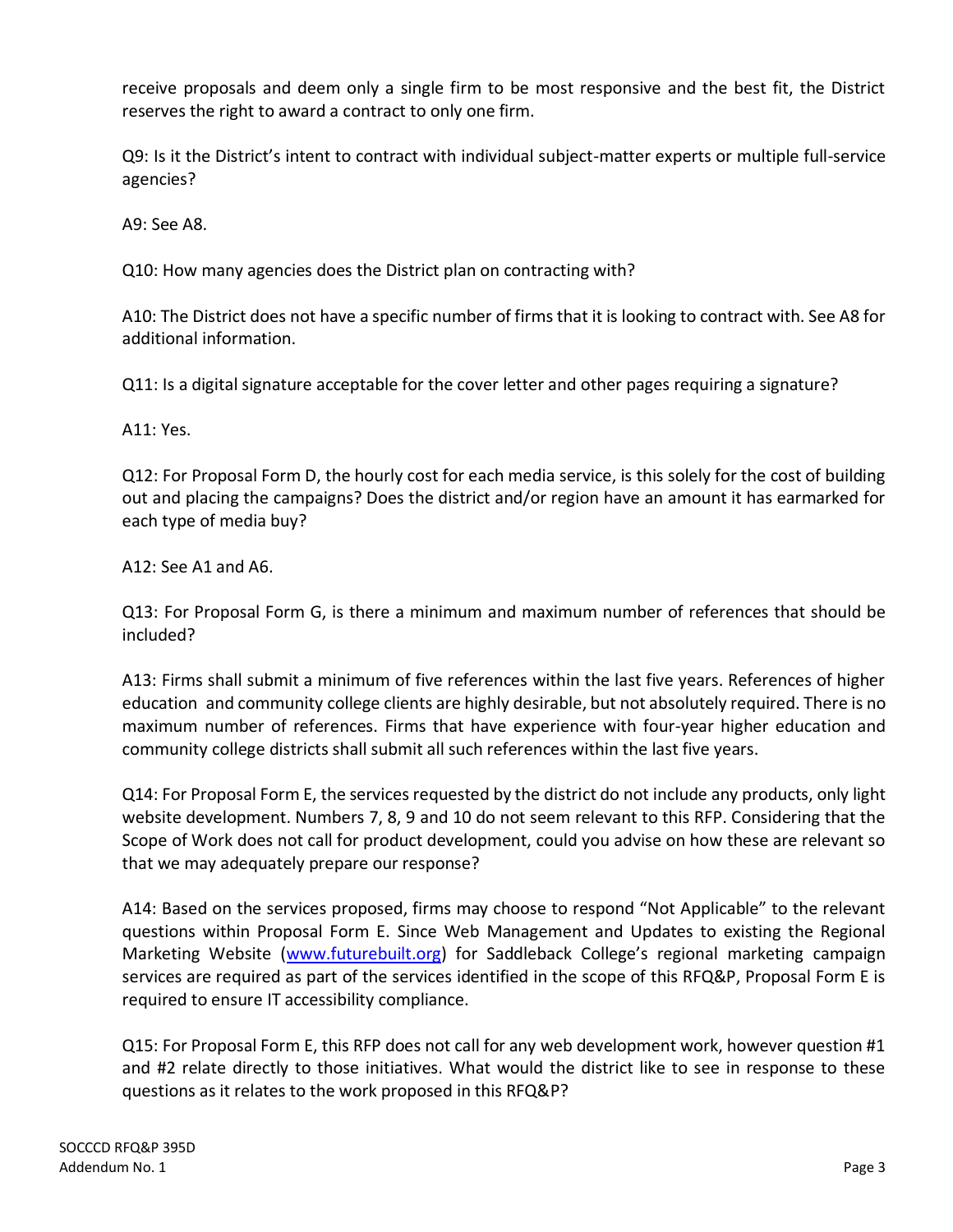A15: See A14.

Q16: For Proposal Form C, could you explain the difference between questions 4 and 7?

A16: Proposal Form C has been revised to delete question 4.

Q17: For certain services we provide, focus groups and quantitative research, for example, we do not charge by the hour but charge by the project. How should this be listed in the Proposal Form D?

A17: See A6.

Q18: Is there an incumbent firm? If so, are you satisfied with their performance? Are you able to name the incumbent firm? How long was your relationship/contract period?

A18: See A2.

Q19: In the scope of work for "Saddleback College - Regional Marketing Campaign Services", under the "Administrative Services" bullet, a phone number is listed. Is it the expectation that the selected agency act as a helpline or call center for the college? If so, what are the college's expectations of that? If not, what does the phone number mean?

A19: The OC region maintains a phone contact number which is currently maintained by the regional fiscal agent. The region would like to delegate the coordination of the contact request to the awarded firm to act as a call center or an automated "phone tree" that would address the information needs of information requestors. Note that the information requestor may be routed to any of the ten community colleges in the OC region.

Q20: What is the total annual budget for this RFP?

A20: See A1.

Q21: What is the total media budget for this RFP?

A21: See A1.

Q22: For Career Education marketing, do you have past marketing results to use as a baseline for future projects? Is the District or the individual colleges using the Strong Workforce grant to measure success or report on the campaign(s)?

A22: Saddleback College is the lead college for the Orange County Regional Marketing project. As such, a significant focus of the RFQ&P statement of work will consider the ongoing branding and marketing of career education for all 10 Orange County community colleges. The regional marketing project has already invested in the development of the OC brand known as FutureBuilt. The measure of success will be based on the published SWP metrics including enrollment and full time equivalent student increases during the performance period.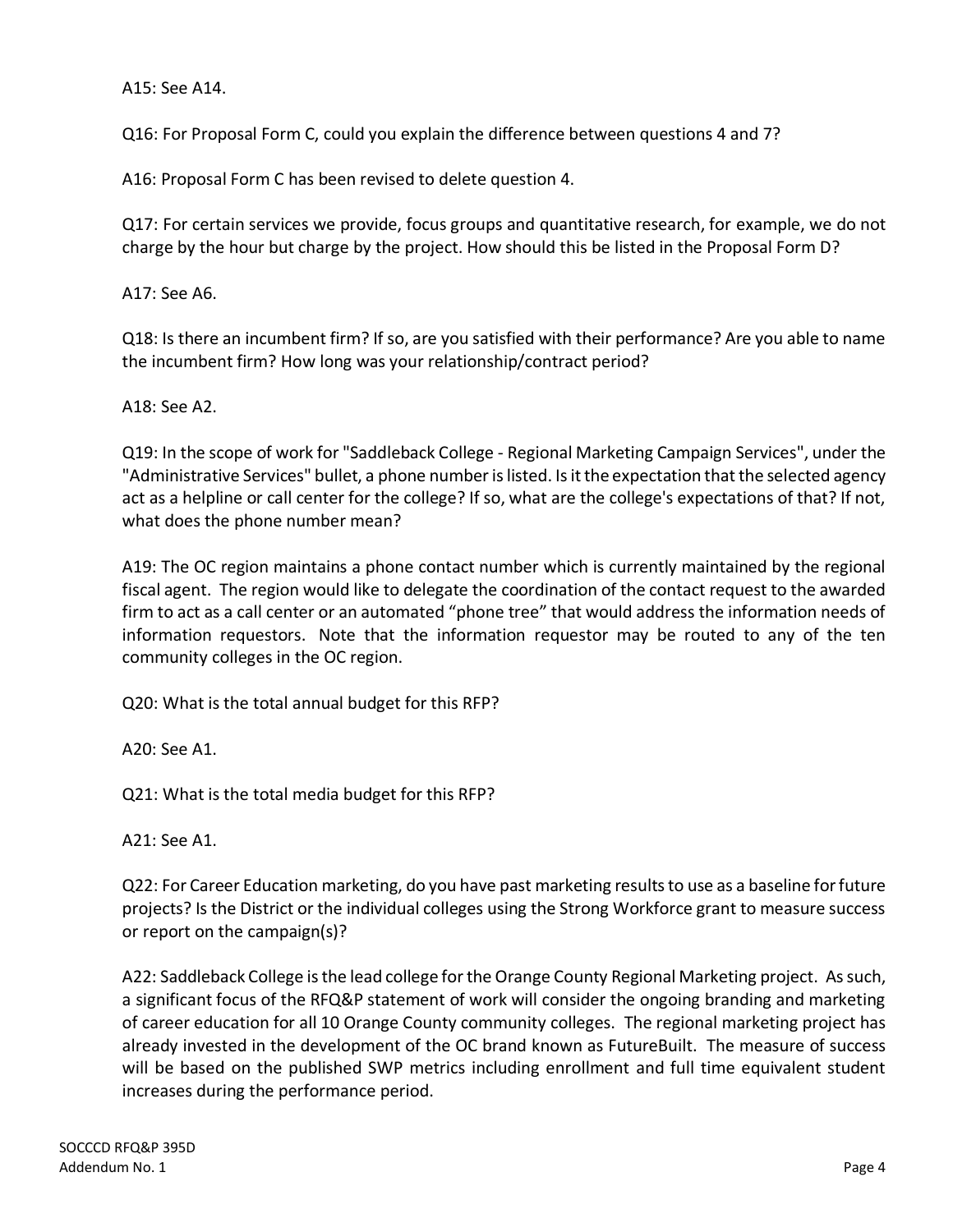Q23: Are there any current vendors the district uses that the selected agency should maintain relationships with?

A23: No.

Q24: Is the college seeking to run marketing in multiple languages? If so, will the college provide translation services? If not, which languages are the college seeking to run ads in?

A24: Yes, marketing in multiple languages will be required for certain campaigns. The selected firm for the specific marketing project would be required to provide the translation services themselves or have them provided by a subconsultant. Campaigns for SC & IVC General Marketing are currently provided in English and Spanish. Campaigns for Regional Marketing are currently provided in English, Spanish and Vietnamese. Other languages may be required in the future.

Q25: Is there a current campaign running for the District or its individual colleges? If so, how is it performing against predetermined metrics?

A25: Yes, there are multiple campaigns running for each of the colleges. Although there are not predetermined metrics for every campaign, success is typically measured through various data analytics including, but not limited to, click through rate, page visits, phone calls, clicks on predetermined goals, visits to campus, and increased enrollment.

Q26: How are you measuring the success of the selected agency?

A26: See A25.

Q27: How many stakeholders will be involved at the college level? District level? How would you describe the nature of their work and their responsibility to the project(s)?

A27: The number of stakeholders/working group members will vary based on the project, but the selected firm for a specific project will work only with the assigned project manager/s and/or their staff. The nature of the working groups and their responsibility to the project is to provide oversight and an opportunity to give input. The working groups typically consist of management, faculty, staff, and students.

Q28: For Proposal Form C, what does "methodology" refer to in the context of this proposal? Please provide an example if possible.

A28: All proposals submitted in response to this RFQ&P shall be based on the responding firms understanding and capabilities of all aspects including, but not limited to scope, services and questions covered in this RFQ&P.

Q29: Should the proposal include a scope of work, proposed services, marketing campaign strategy, or any such formal strategic planning documents OTHER than the "methodology" that is supposed to be included in Proposal Form C?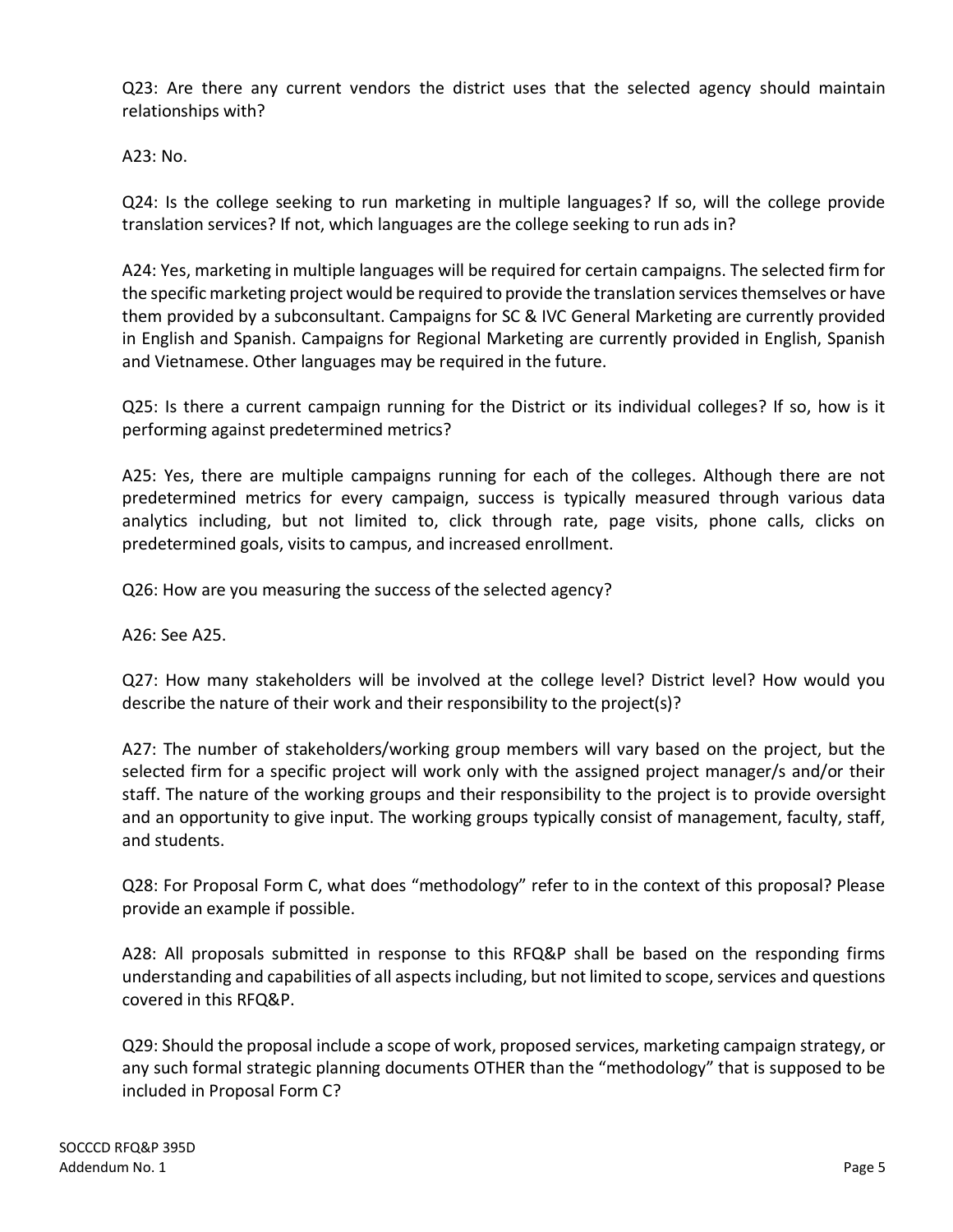A29: See A28.

Q30: Is this proposal supposed to outline a budget and associated services, or simply provide hourly rates against which services can be charged?

A30: See A6.

Q31: What is the budget for Saddleback College Strong Workforce Marketing?

A31: See A1.

Q32: What is the budget for IVC/Saddleback marketing?

A32: See A1.

Q33: Since the methodology includes marketing for the Strong Workforce Program and two colleges, would you please give clarification on how you would like this organized in the proposal?

A33: If there is a differential response specific to the strong workforce and the general marketing services for each college, then firms shall delineate such response to each question.

Q34: What has prompted the release of this RFQ&P? Does the District regularly release this RFQ&P to pre-qualify firms?

A34: The District is subject to compliance, due diligence and competitive procurement. The combined cumulative spend for the services identified in this RFQ&P necessitated this process. Additionally, services in relation to the strong regional workforce have been competitively procured in the past and with the current contract expiring December 31st, the decision to combine all marketing related services into one procurement was deemed the most efficient and prudent approach.

Q35: Since this is called an RFQ&P, how many firms does the District intend to select? How many contracts will be awarded? What are the anticipated contract amounts for each?

A35: See A1 and A6.

Q36: How is the District currently accomplishing their marketing? Are they working with any marketing consultants or firms? Is the District satisfied with their work?

A36: See A2.

Q37: Has the District conducted Awareness and Equity Research? If so, when and what did the study(ies) entail?

A37: The District and colleges have not conducted formal Awareness and Equity Research studies.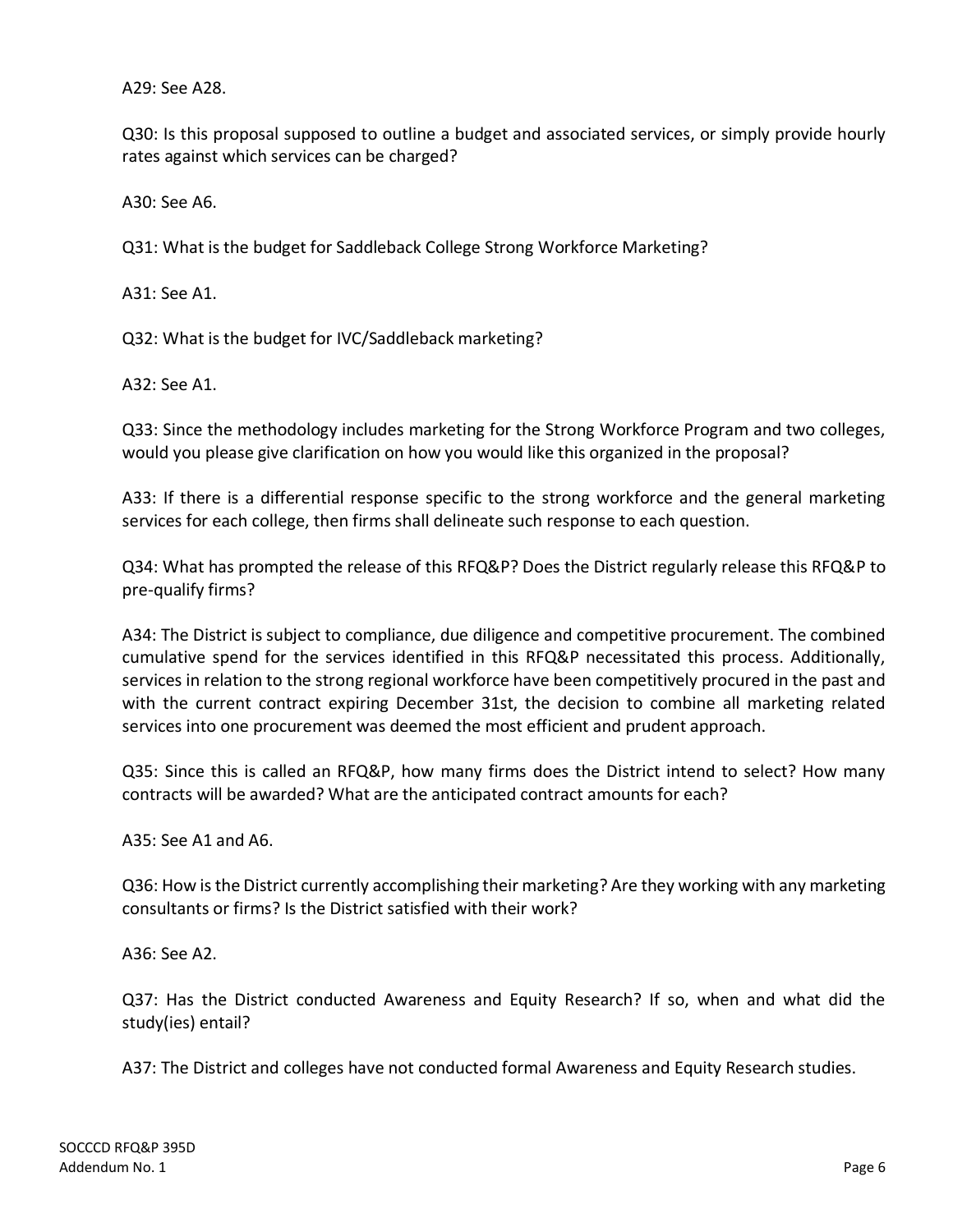Q38: The Scope of Services mentions Collateral for "identified market groups." Have these groups already been identified? If so, how were they identified and what are the groups?

A38: The identified markets would be determined by the specific campaign needs.

Q39: The RFQ&P mentioned the FutureBuilt website. However, the website serves several additional colleges, not just Saddleback. Can you further explain how this Saddleback Regional Marketing Campaign relates to FutureBuilt and if metrics measured will be specific to Saddleback only or if this marketing campaign will serve one, some or all of the FutureBuilt schools as well?

A39: See A22.

Q40: Have marketing campaigns already been performed for the Strong Workforce program? If so, please describe the effort and any new direction that's desired through this RFP?

A40: See A2.

Q41: What are the anticipated annual budgets for the General Marketing Services (Saddleback and Irvine Valley College) and Saddleback Regional Marketing Campaign Services portions of the Scope of Services?

A41: See A1.

Q42: What kind of metrics are currently used to assess or track marketing impacts on application completion/headcount, and to what frequency (daily/weekly/monthly)?

A42: See A22 and A25.

Q43: How does the district/individual colleges define marketing success – are there specific metrics or benchmarks they are seeking to achieve?

A43: See A22 and A25.

Q44: Was responding to the RFI a requirement to respond to this RFP?

A44: No.

Q45: Will you accept fixed fees for services that are not billed hourly?

A45. See A6.

Q46: On Proposal Form D: If the proposal includes a subcontractor, does the subcontractor's staff and hourly rates have to be included as well? Per Proposal Form B, firms shall include resumes for each team member including sub-consultants proposed to provide service to the District and colleges.

A46: Yes.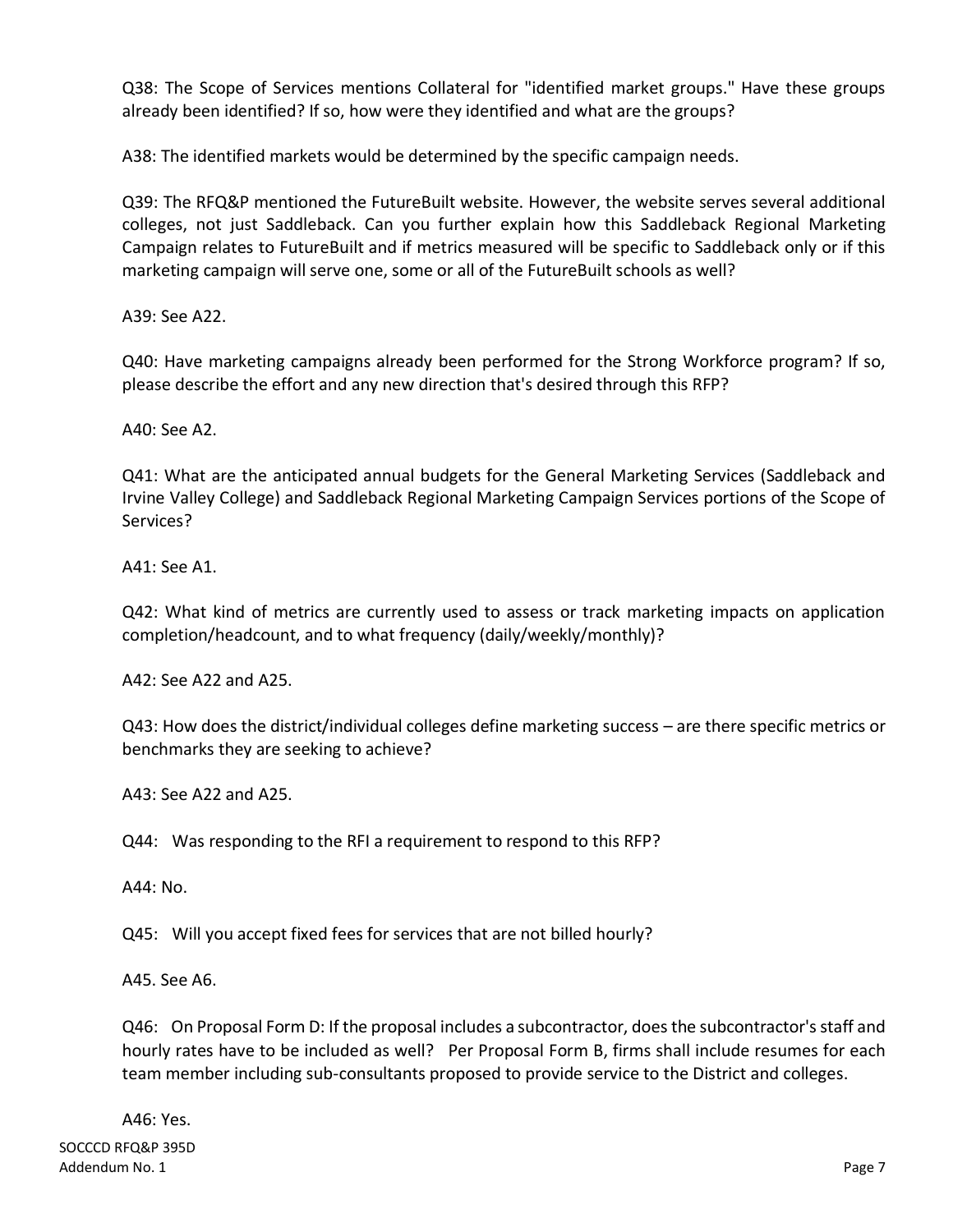Q47: Is it a requirement of bidding firms to be able to provide all of the services listed in Proposal Form D?

A47: No. See A8 for additional information.

Q48: Will agencies not based in California be considered for these services?

A48: Yes.

Q49: Will you be providing a list of vendors who attended this meeting

A49: Yes.

Q50: PROPOSAL FORM B: PERSONNEL AND STAFFING RESOURCES: Can you confirm you want both resumes and Bio's for all personnel written into the proposal (#2 asks for resumes, #5 asks for bio's)?

A50: A Revised Proposal Form B is included with this Addendum.

Q51: Can you go over the revised media labor, how that work will be conducted and will the District or the agency pay the media bills? I heard you say pass through, but could you elaborate? Assume reconciliations would be required.

A51: Firms shall conduct media buys on behalf of the District and pass-through such costs as incurred. Firms may charge the District a fixed markup percentage for all media buys and shall identify such fixed markup percentage amount on the Revised Proposal Form D included with this Addendum. All invoices for Media Buying related services shall include the cost of buying the service plus the markup percentage. Firms will be required to include the actual invoice paid and/or Media Buying proposal as a supplemental attachment.

Q52: Will the enrollment marketing campaigns for fall, spring, and summer all be bid out separately? Or will 1 firm be awarded all three campaigns?

A52: See A6.

Q53: Should we submit ODC - other direct costs - that are not labor categories. Example focus group facility or incentives?

A53: All direct costs associated with the services identified in the RFQ&P should be clearly delineated in Proposal Form D.

Q54: After the pool has been selected, when do you expect the first project proposals to start being issued?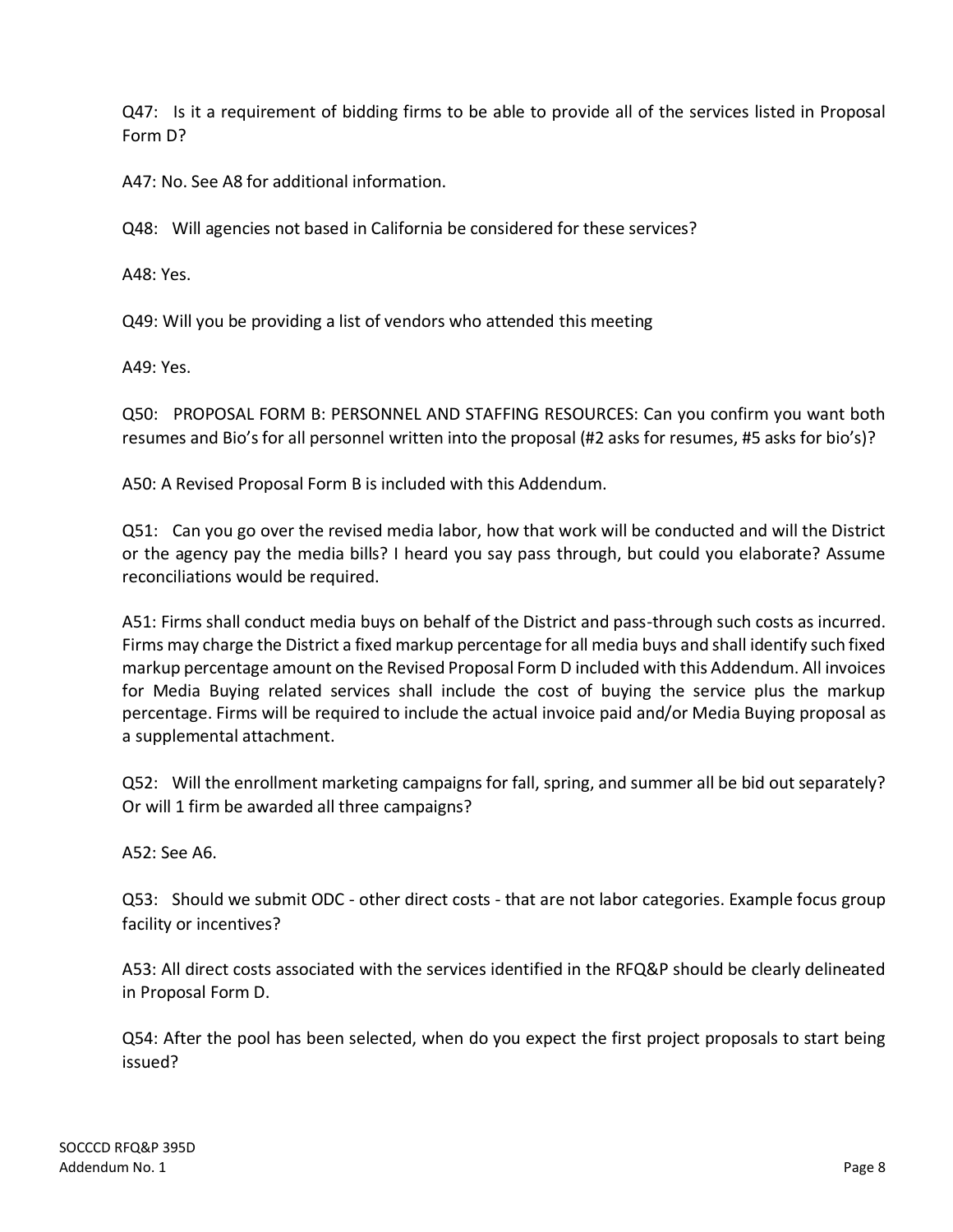A54: The District anticipates issuing its first request for proposal for Work Order #1 to the selected pool for the Regional Marketing Campaign immediately upon contract award.

Q55: If selected for the pool how does payment to the selected firm issued? is it once a month, upon completions etc…

A55: Each project will be assigned a separate Work Order issued to a firm within the selected pool providing the best proposal. Each Work Order will be paid pursuant to the completion of project milestones and/or upon completion of services pursuant to the project requirements.

Q56: Is the existing incumbent bidding on this RFP?

A56: This is an open public solicitation and the District has no knowledge of any firm's intent to submit a proposal response to this RFQ&P.

Q57: Are there any certifications that might not have been mentioned that are required?

A57: There are no additional certification requirements other than those already identified in the RFQ&P.

Q58: You have mentioned who the incumbent is but you never said whether you have been satisfied with their work.

A58. Please see A34 for information regarding the need to issue this RFQ&P.

Q59: Media buying direct costs need to be paid up front- do payment terms include the possibility of invoicing for those direct costs before they are incurred or is the winning firm expected to float those costs?

A59: See A51. The District is open to the option of upfront payment for high dollar Media Buying.

Q60: Community college experience is mentioned a lot, but what about other education experience, for profit, primary school etc?

A60: Any education experience is highly preferred.

Q61: Will multiple submissions be acceptable?

A61: Each firm shall only submit one proposal response to this RFQ&P.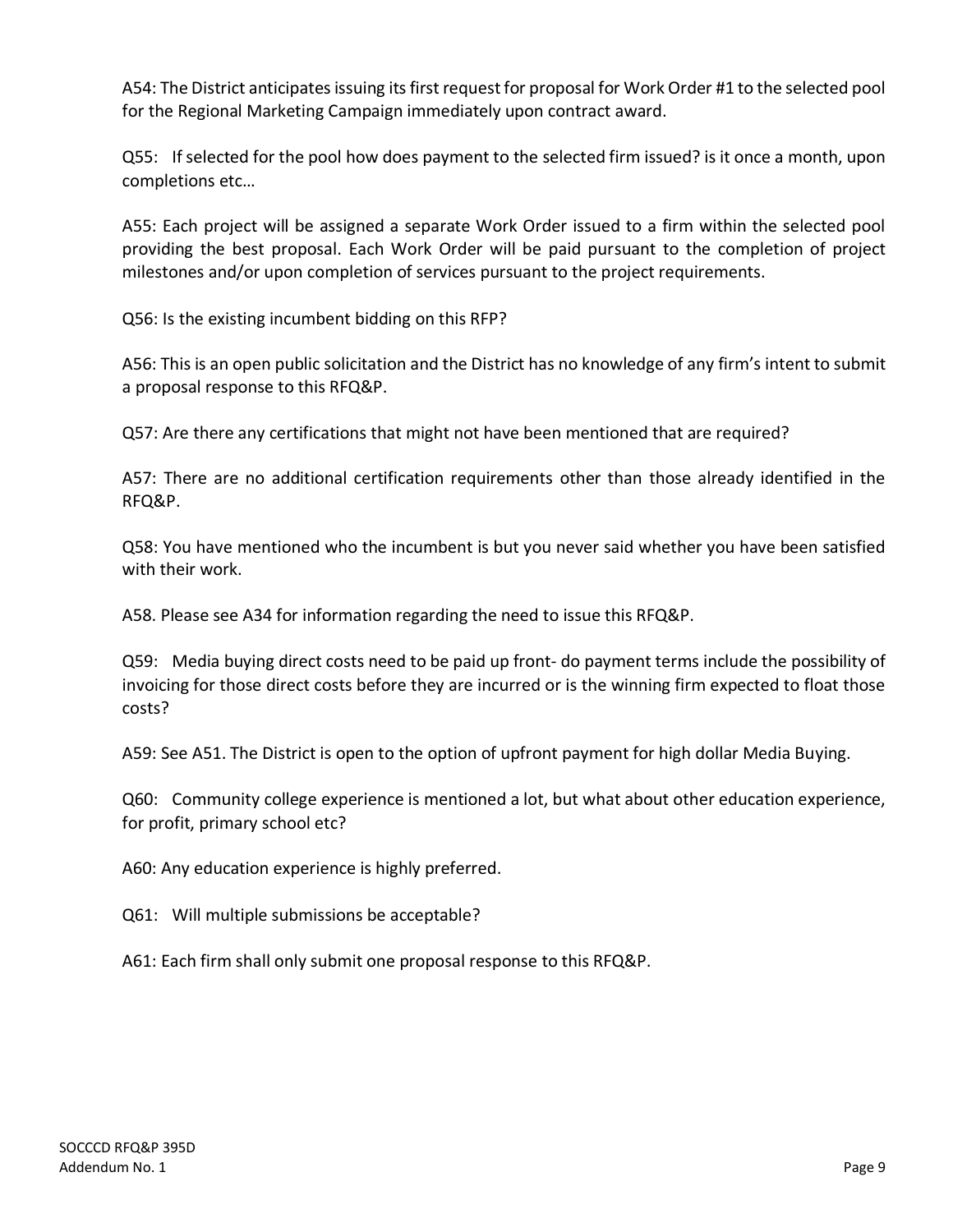# **REVISED PROPOSAL FORM B PERSONNEL AND STAFFING RESOURCES (One Page Limit Per Resume) \*Revised per Addendum No. 1 on 10/15/20**

Submit resumes for each team member including sub-consultants proposed to provide service to the District including specific qualifications and recent related experience providing similar services. **List the proposed staff's current and anticipated availability during the contract period.** Include the following data and any other relevant information for the District to evaluate:

- 1. Provide total number of professional staff currently employed by the firm.
- 2. Resumes should include the Project Executive or person(s) providing oversight of the project team, if applicable.
- 3. Identify person/s who will be principally responsible for working with the District. Indicate the role and responsibility of each person/s, and how many years of experience with a focus on community college district qualifications relative to the proposed role. If the Proposer is chosen as a finalist, the proposed individual/s must attend the interview and in-person presentation.
- 4. Indicate whether or not individual is currently a direct employee of the firm. If a direct employee, indicate how many years with the firm.
- 5. Link each named person with the specific tasks, responsibilities, and deliverables.
- 6. If more than one person is named as a candidate for a specific role, include above information for all listed persons.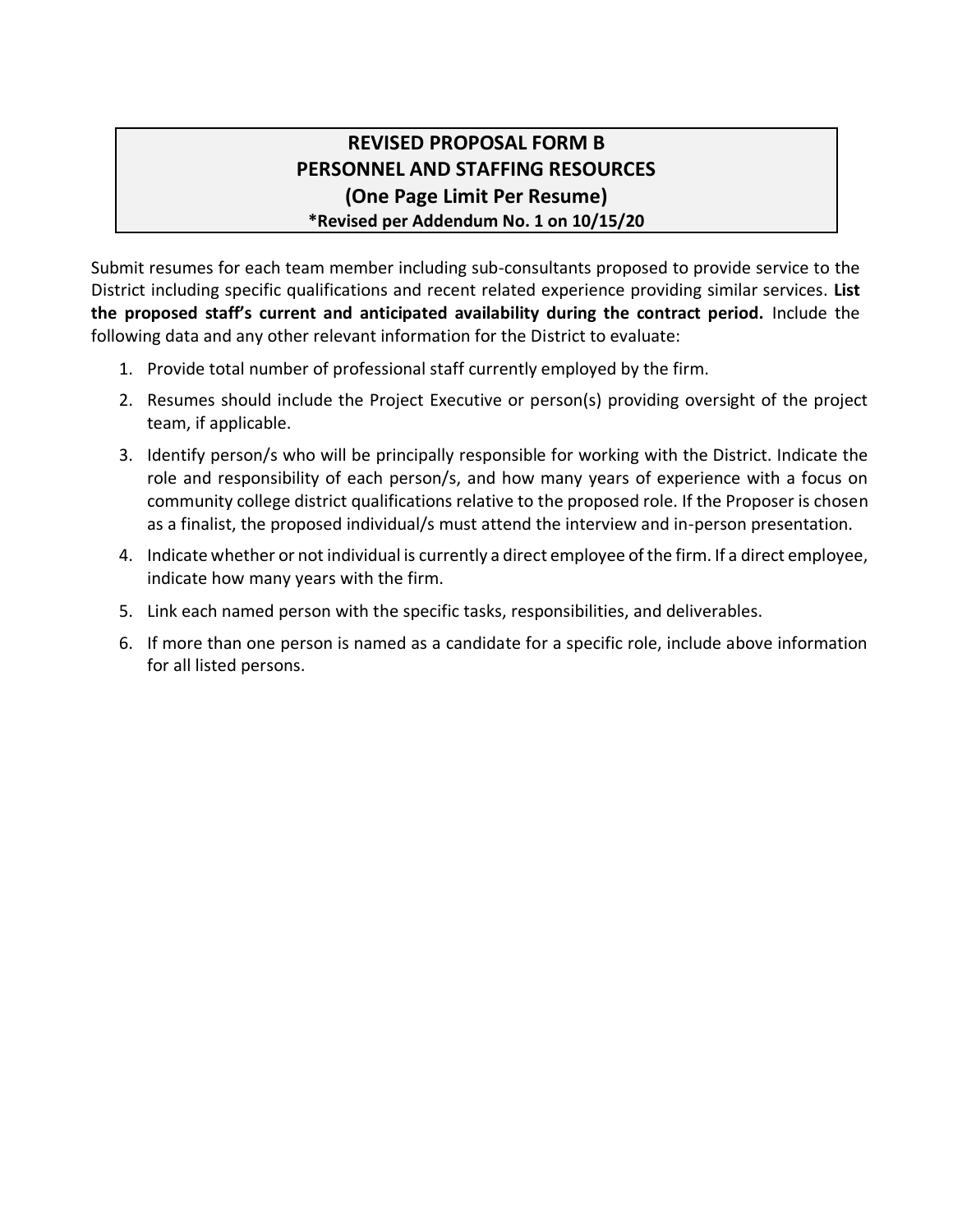## **PROPOSAL FORM C RELATED EXPERIENCE AND METHODOLOGY (Five Page Limit) \*Revised per Addendum No. 1 on 10/15/20**

- 1. Provide a summary of the Firm's experience in relation to the services contemplated in this RFQ&P.
- 2. Describe how the firm will provide services and fulfill the requirements and expectations of the District.
- 3. Provide a summary of your Firm's experience working with Community Colleges and the experience of the staff assigned to this project.
- 4. Name and state the number of public entity clients served within the past 5 years.
- 5. Do you provide weekly status reports? If so, describe the type of information the status report contains.
- 6. Identify any special services typically provided by the firm that are not listed in the Scope of Services. Ensure that pricing for these services are included in Proposal Form D.
- 7. List projects in chronological order in which team members were involved. Indicate whether project was completed by firm or by a team member when employed by another firm.
- 8. Submit a full list of links to similar marketing campaigns designed for California Community Colleges or higher education institutions within the last five (5) years.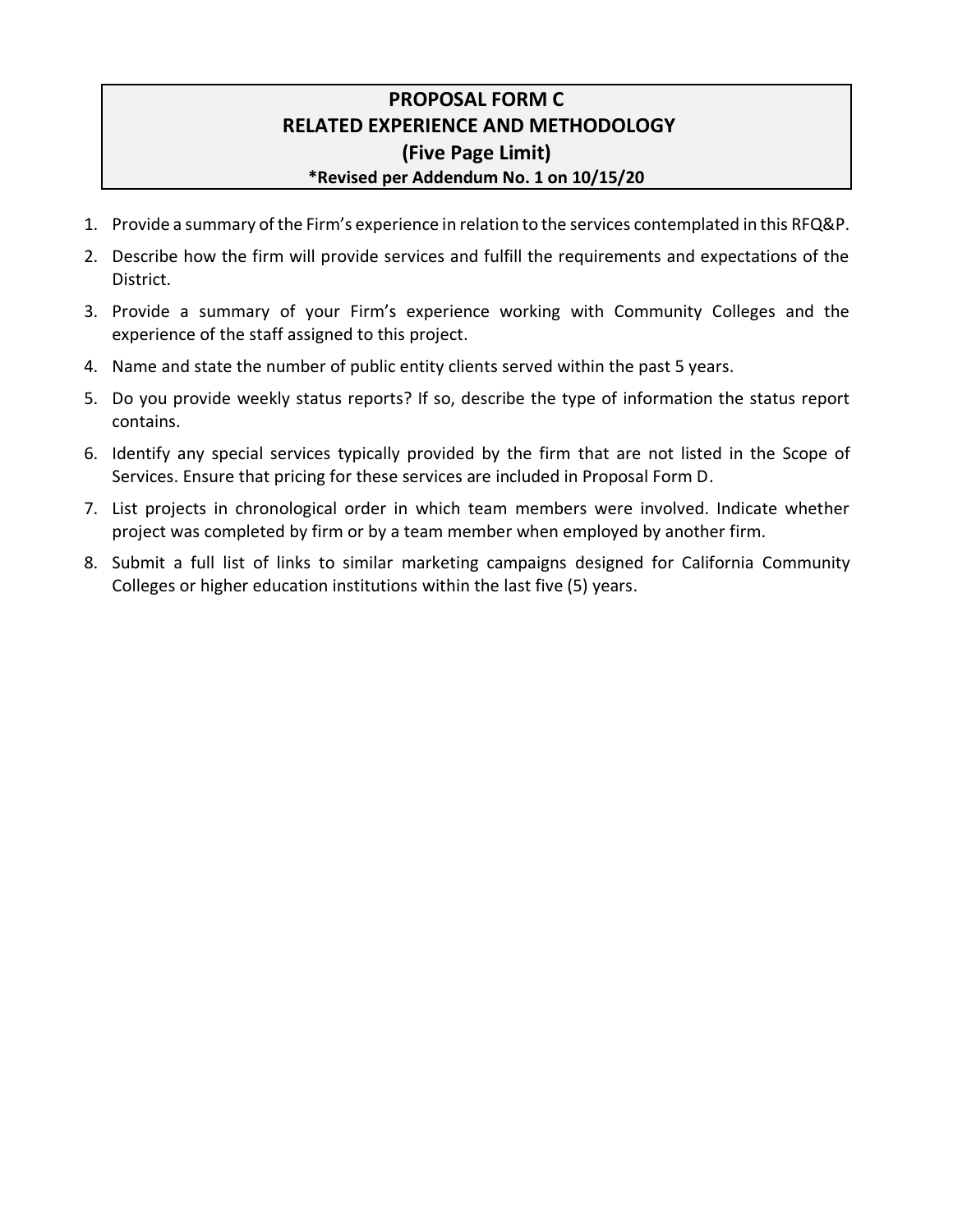## **PROPOSAL FORM D FEE AND RATE PROPOSAL \*Revised per Addendum No. 1 on 10/15/20**

The proposed fee schedule shall include fully burdened hourly rates for each title/individual proposed for the work. It is the proposer's responsibility to understand the complexity of the District as well as the complexity of the proposed work and to submit a not-to-exceed fee accordingly using the form below.

Fees shall be firm, fixed and on a Not to Exceed (NTE) hourly billable hourly rate. Such rates shall include all labor, materials, overhead and profit (OH&P), and other direct and indirect costs including incidental travel. Actual contract rates will be subject to negotiation prior to issuance of any agreement. For each service description listed below, identify the roles/high level titles of the individuals responsible for engaging and completing each such service. **Duplicate for each service as necessary**.

| <b>Service Description</b>                                                                                  | <b>Role/Team Member Title</b> | <b>Not Exceed Hourly</b><br><b>Billable Rate</b> |
|-------------------------------------------------------------------------------------------------------------|-------------------------------|--------------------------------------------------|
| Geofencing and Geotargeting Efforts                                                                         |                               | \$                                               |
| <b>Mobile Advertising</b>                                                                                   |                               | \$                                               |
| Over-the-Top Advertising                                                                                    |                               | \$                                               |
| Social Media                                                                                                |                               | \$                                               |
| Google AdWords                                                                                              |                               | \$                                               |
| Search Retargeting                                                                                          |                               | \$                                               |
| <b>Display Advertising</b>                                                                                  |                               | \$                                               |
| <b>Email Advertising</b>                                                                                    |                               | \$                                               |
| Radio and TV Advertising                                                                                    |                               | \$                                               |
| Geofencing and Geotargeting Efforts                                                                         |                               | \$                                               |
| <b>Mobile Advertising</b>                                                                                   |                               | \$                                               |
| Copy Writing                                                                                                |                               | \$                                               |
| <b>Graphic Design</b>                                                                                       |                               | \$                                               |
| Photography                                                                                                 |                               | \$                                               |
| <b>Multimedia Production</b>                                                                                |                               | \$                                               |
| Analytics and Reporting Services                                                                            |                               | \$                                               |
| <b>Additional Services Not Identified</b><br>Above - Describe Services and<br><b>Duplicate as Necessary</b> |                               | \$                                               |

| Fixed 3rd Party Media Buying Markup Percentage | % |
|------------------------------------------------|---|
|                                                |   |